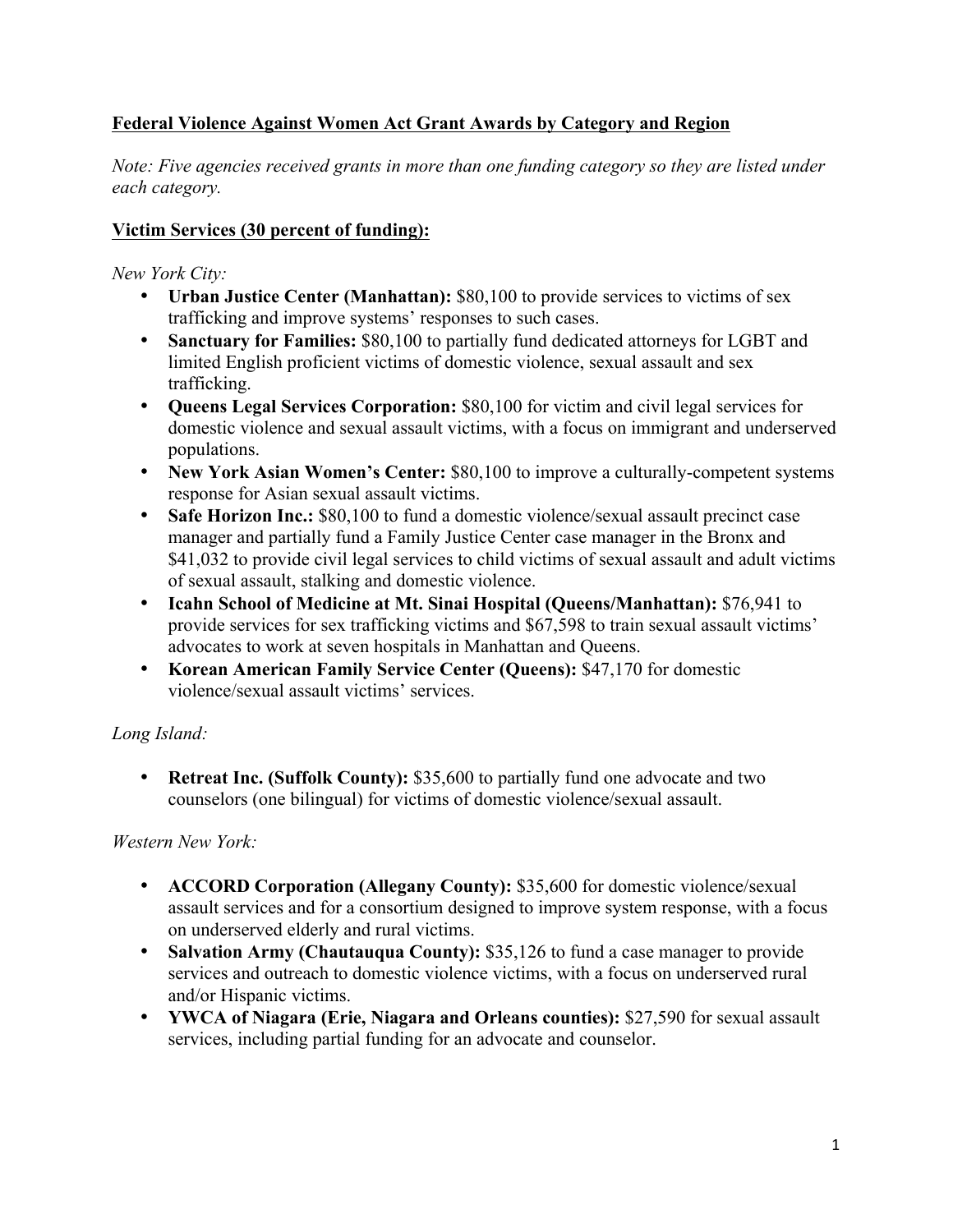## *Finger Lakes:*

- **Chances & Changes (Livingston County):** \$35,600 to partially fund three domestic violence victims' advocates.
- **Victims Resource Center of the Finger Lakes, Inc. (Ontario, Seneca, Wayne and**  Yates counties): \$35,600 for bilingual services for limited English proficient and immigrant domestic violence/sexual assault victims.
- **Alternatives for Battered Women, Inc. (Monroe County):** \$35,600 to expand services for domestic violence victims transitioning from a shelter to community living.

*Central New York:*

• **Liberty Resources (Madison County):** \$35,197 to partially fund an advocate for domestic violence/sexual assault services.

## *Capital Region:*

- **Albany County Crime Victims and Sexual Violence Center (Albany County):** \$66,750 for a sexual assault response team and partially fund a domestic violence prosecutor, a sheriff's investigator and victims' liaisons.
- **Catholic Charities of Saratoga, Warren and Washington Counties (Warren and Washington counties):** Two awards of \$35,600 to improve systems response to domestic violence, including trainings for police, probation and other partners.
- In Our Own Voices, Inc.: Two awards of \$35,600 for LGBT sexual assault services and technical assistance for service providers, community members and law enforcement in Albany, Columbia, Greene, Montgomery, Rensselaer, Saratoga and Schenectady counties.
- **Domestic Violence and Rape Crisis Services (Saratoga County):** \$35,600 to fund a domestic violence advocate to work out of the Saratoga Springs Police Department.
- **Equinox Inc.:** \$35,600 for criminal and family court advocacy for domestic violence victims, with a focus on elderly victims and victims with disabilities.
- **Unity House of Troy (Rensselaer County):** \$35,600 for advocacy services for victims of domestic and dating violence, with a focus on outreach and services to teen victims.
- **Capital District Women's Bar Association Legal Project (Schenectady County):** \$35,600 for civil legal services for domestic violence/sexual assault victims.
- **Legal Aid Society of Northeastern New York (Saratoga County):** \$35,596 for civil legal services for domestic violence victims.
- **Legal Aid Society of Northeastern New York (Columbia and Greene counties):** \$35,589 for civil legal services for domestic violence victims.
- **Mechanicville Area Community Services Center (Saratoga County):** \$31,931 to partially fund three domestic violence advocates for victims in rural areas of Saratoga County.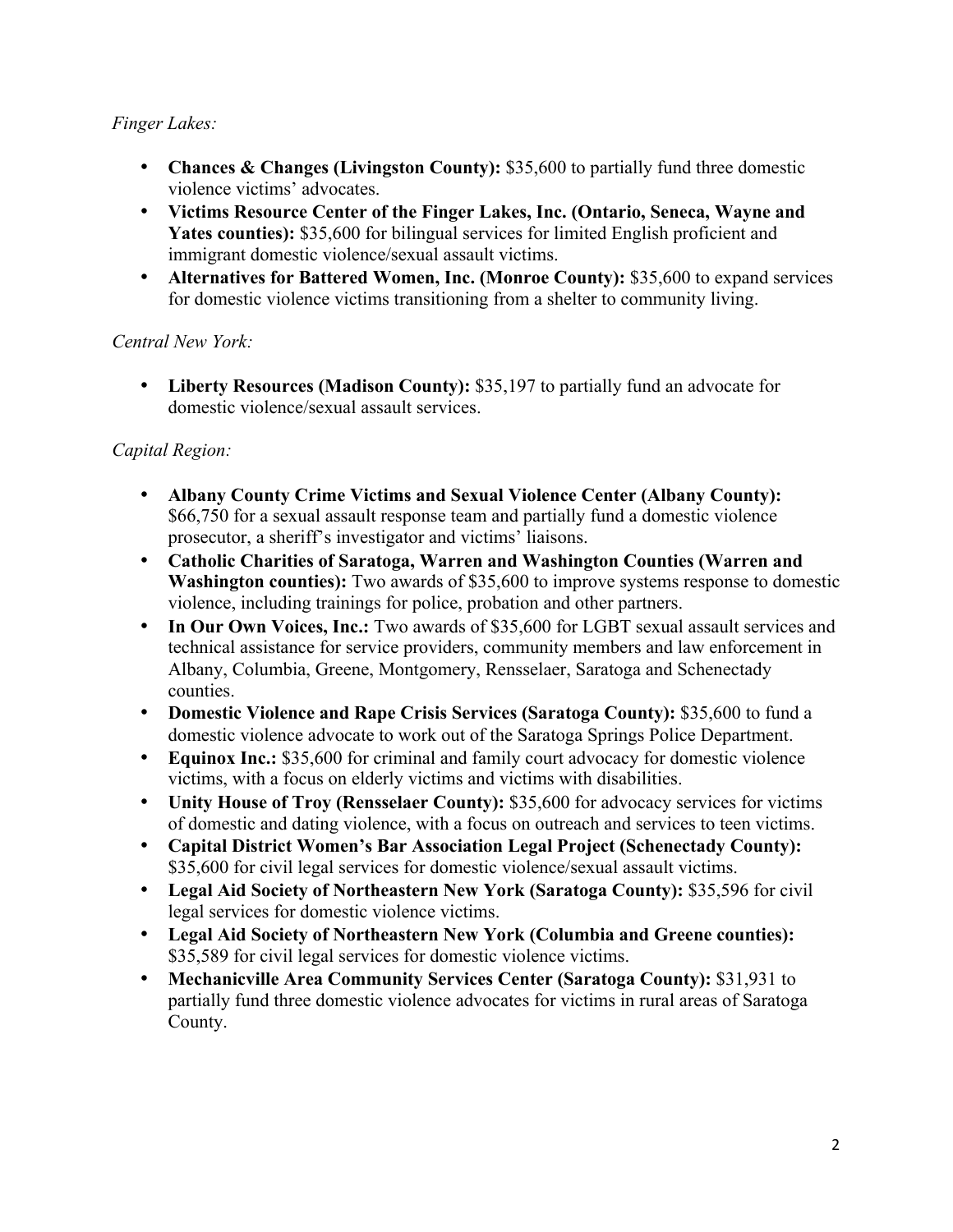## *Mid-Hudson:*

- **Center for Safety & Change (Rockland County):** \$35,600 for bilingual (Spanish) sexual assault victim advocacy and counseling services.
- **Hopes Door (Westchester County):** \$35,600 to expand services to underserved domestic violence/sexual assault victims, including partially funding two bilingual advocates.
- **Westchester Community Opportunity Program:** \$35,600 for rape crisis services.
- **My Sisters Place (Westchester County):** \$35,600 for legal and advocacy services for domestic violence victims.
- **Legal Services of the Hudson Valley (Rockland County):** \$35,600 for civil legal services for immigrant domestic violence victims.

## *Mohawk Valley:*

- **YWCA of the Mohawk Valley (Oneida County):** \$35,600 to fund a rural court domestic violence advocate; \$35,600 to partially fund two domestic violence advocates
- **Planned Parenthood Mohawk Hudson (Fulton County): \$31,565 for rape crisis** services, a sexual assault response team and services for incarcerated victims of sexual assault.
- **Catholic Charities of Herkimer County:** \$35,600 to partially fund two domestic violence advocates.

## *North Country:*

- **Behavioral Health Services North (Essex County): \$35,600 to partially fund domestic** violence advocates.
- **St. Regis Mohawk Tribe (Franklin County):** \$35,600 for domestic violence services for Native Americans.
- **Legal Aid Society of Northeastern New York (St. Lawrence County):** \$35,591 for civil legal services for domestic violence victims.
- **Lewis County Opportunities:** \$21,841 for services for domestic violence, sexual assault and stalking victims and support of a multi-disciplinary team to improve system response.

## **Law Enforcement (25 percent of funding)**

## *New York City:*

- **New York Presbyterian Hospital:** \$80,100 to fund a coordinator and partially fund some training for new examiners for a sexual assault nurse examiner program; \$80,100 to fund a rape crisis coordinator
- **Wyckoff Heights Medical Center (Kings/Brooklyn):** \$80,100 for a sexual assault nurse examiner program, to partially fund a coordinator and training.
- **New York City Alliance Against Sexual Assault:** \$80,088 for sexual assault examiner training and technical assistance for medical providers and hospitals.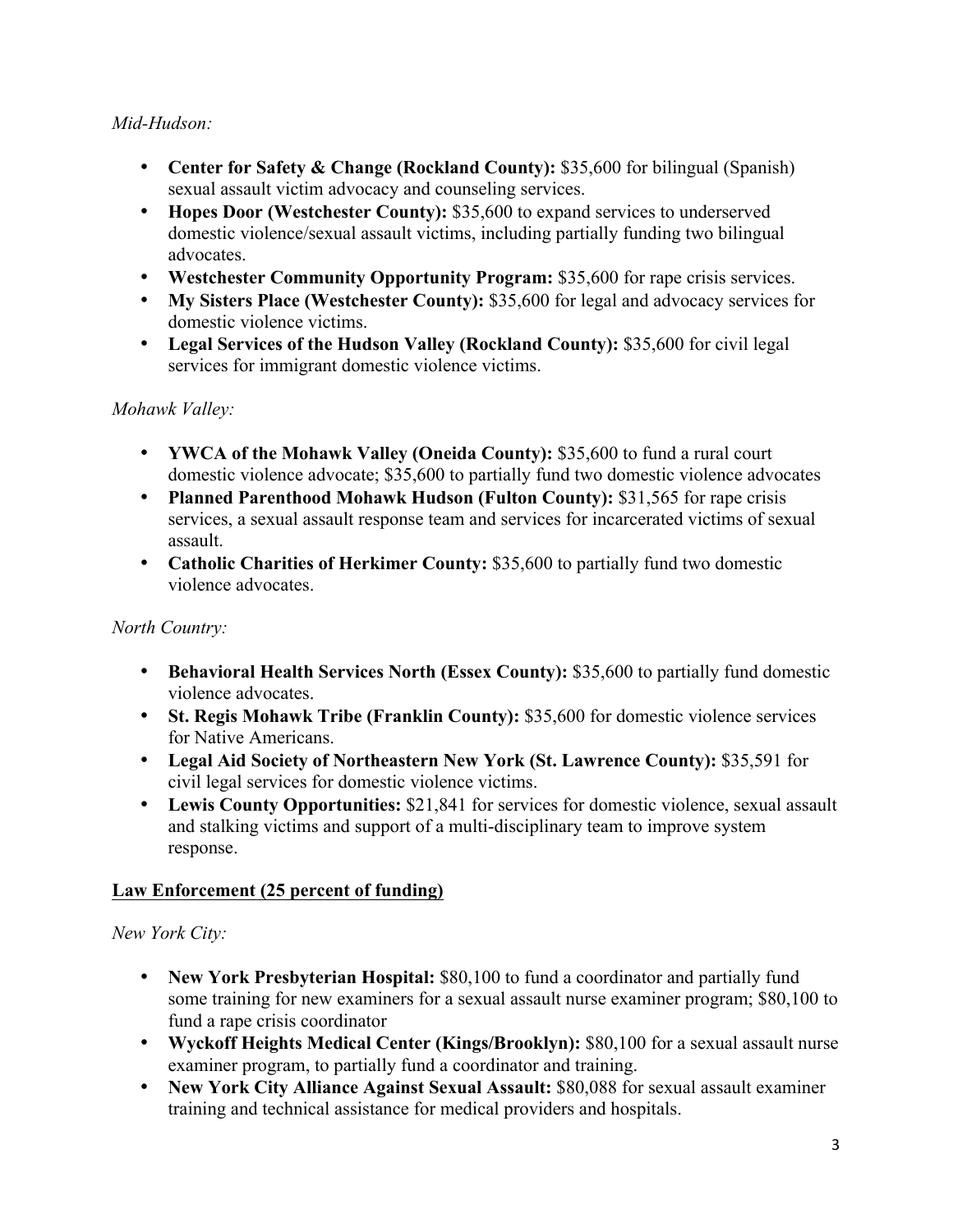- **Crime Victims Treatment Center:** \$78,932 to partially fund a coordinator and medical director for a sexual assault nurse examiner program.
- **Icahn School of Medical at Mt. Sinai:** \$73,608 to fund a coordinator for a sexual assault nurse examiner program and another \$73,608 to partially fund a sexual assault forensic examination program and an advocate coordinator.
- **Richmond University Medical Center (Richmond/Staten Island):** \$64,801 for a sexual assault nurse examiner program and partial funding for a program coordinator and training expenses.

# *Long Island:*

- **Suffolk County Probation Department:** \$66,750 to partner with the Victims Information Bureau, Retreat Inc., Brighter Tomorrows and the Suffolk County Coalition Against Domestic Violence to fund a sexual assault nurse examiner program, including on-call pay, and to provide services to domestic violence/sexual assault victims.
- **Suffolk County Police Department:** \$66,745 to upgrade panic alarms for domestic violence victims and provide on-call pay for sexual assault nurse examiners.
- **Victims Information Bureau of Suffolk:** \$35,600 for a sexual assault nurse examiner program and to partially fund a coordinator and on-call pay.

# *Western New York:*

- **Suicide Prevention and Crisis Services (Erie County):** \$66,750 to partially fund a program coordinator for a sexual assault forensic exam program for eight hospitals.
- **Niagara Falls City Police Department (Niagara County):** \$66,750 to fund a domestic violence liaison and overtime for a specialized domestic violence unit in the department.
- **Niagara County Sheriff's Office:** \$66,750 to fund a domestic violence victim liaison.
- **City of Lockport (Niagara County):** \$21,450 to fund a domestic violence investigative team, including partial funding for a domestic violence officer and domestic violence victims' advocate from the YWCA of Niagara.
- **Cattaraugus County Sheriff's Office:** \$20,726 to partially fund a full-time and a parttime domestic violence investigator.

# *Finger Lakes:*

- **Planned Parenthood of Western New York (Monroe County):** \$47,170 to partially fund a program coordinator and training expenses for a sexual assault nurse examiner program.
- **Rochester City Police Department (Monroe County):** \$35,600 to partially fund a civilian counseling specialist to assist domestic violence victims.

# *Central New York:*

• **Vera House (Onondaga County):** \$35,600 to partially fund a clinician and a coordinator for a sexual assault nurse examiner program.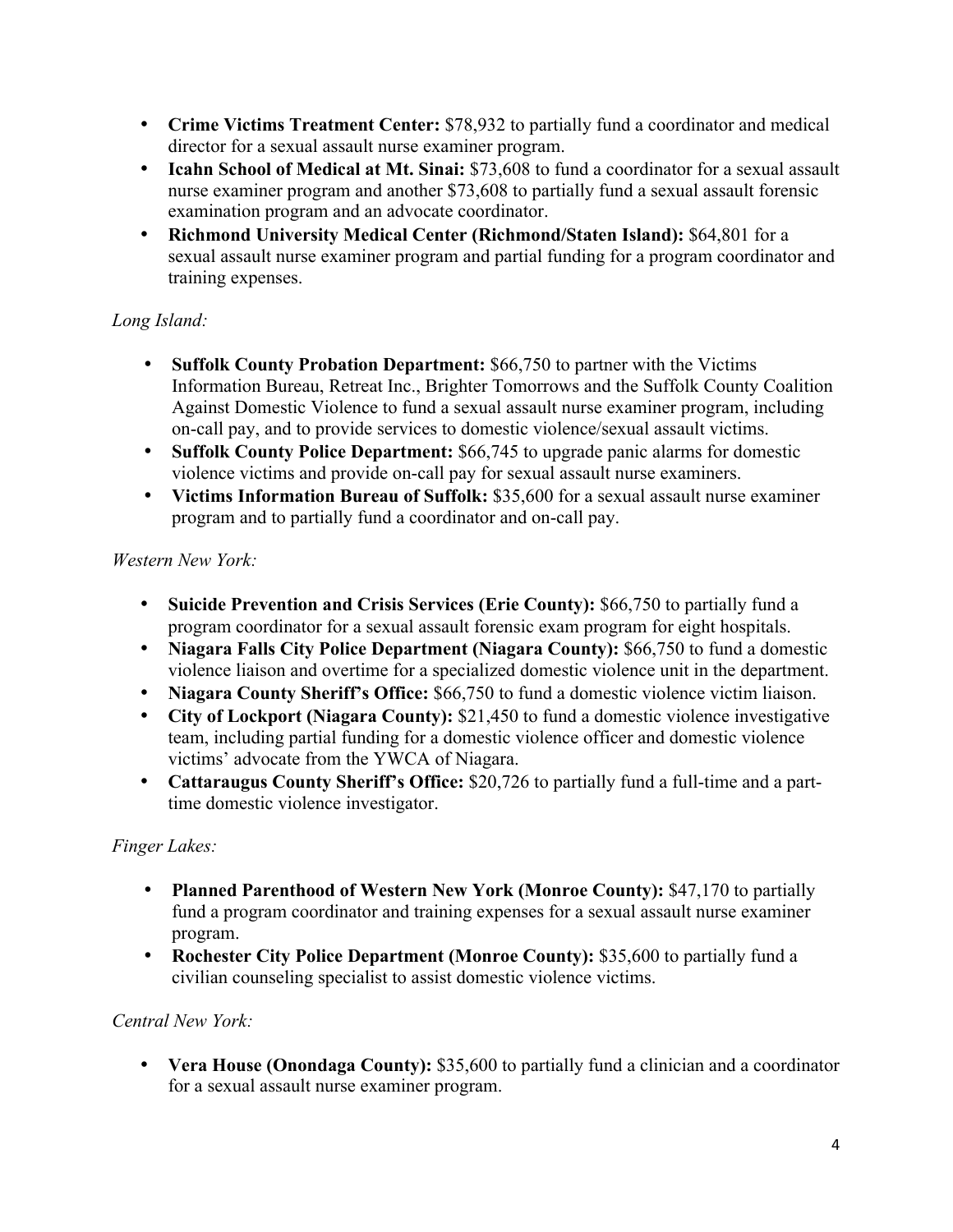### *Southern Tier:*

- **Crime Victims Assistance Center (Broome County):** \$35,600 to partially fund a sexual assault forensic examination program coordinator for a sexual assault response team/sexual assault nurse examiner program.
- **Legal Assistance of Western New York (Steuben County):** \$35,600 for a domestic violence response team and civil legal services for domestic violence victims.
- **Advocacy Center (Tompkins County):** \$35,280 for services for sexual assault victims and stipends for nurse examiners for a sexual assault nurse examiner program.

## *Capital Region:*

- **Northeast Health Foundation (Rensselaer County):** \$35,600 to partially fund a coordinator, on-call pay for nurse examiners and training for new nurse examiners for a sexual assault nurse examiner program.
- **Northeast Health Foundation (Albany County):** \$35,600 to partially fund a coordinator, on-call pay for nurse examiners and training for new nurse examiners for a sexual assault nurse examiner program.
- **Albany Medical College (Albany County):** \$35,600 to fund on-call pay and training for nurse examiners for a sexual assault nurse examiner program.
- **Planned Parenthood Mohawk Hudson (Schenectady County):** \$26,076 to fund services for sexual assault victims and to partially fund a coordinate for a sexual assault nurse examiner program at Ellis Hospital.
- **Planned Parenthood Mohawk Hudson (Warren County):** \$22,249 for rape crisis services and to partially fund a coordinator for a sexual assault nurse examiner program at Glens Falls Regional Hospital.

# *Mid-Hudson:*

- **Rockland County SAFE:** \$66,750 to partially fund a sexual assault prosecutor and to partially fund a coordinator for a sexual assault nurse examiner program through the Center for Safety and Change.
- **Putnam/Northern Westchester Womens Resource Center:** \$35,252 to fund stipends for a sexual assault nurse examiners and services for sexual assault victims.
- **Mental Health Association of Orange County, Inc.:** \$35,600 to partially fund a coordinator for a sexual assault nurse examiner program.
- **Westchester Community Opportunity Program:** \$35,600 to partially fund a coordinator and other program staff, as well as stipends, for a sexual assault nurse examiner program.
- **Family Services (Dutchess County): \$35,600** for sexual assault services and improved systems response through the work of a sexual assault response team.

## *Mohawk Valley:*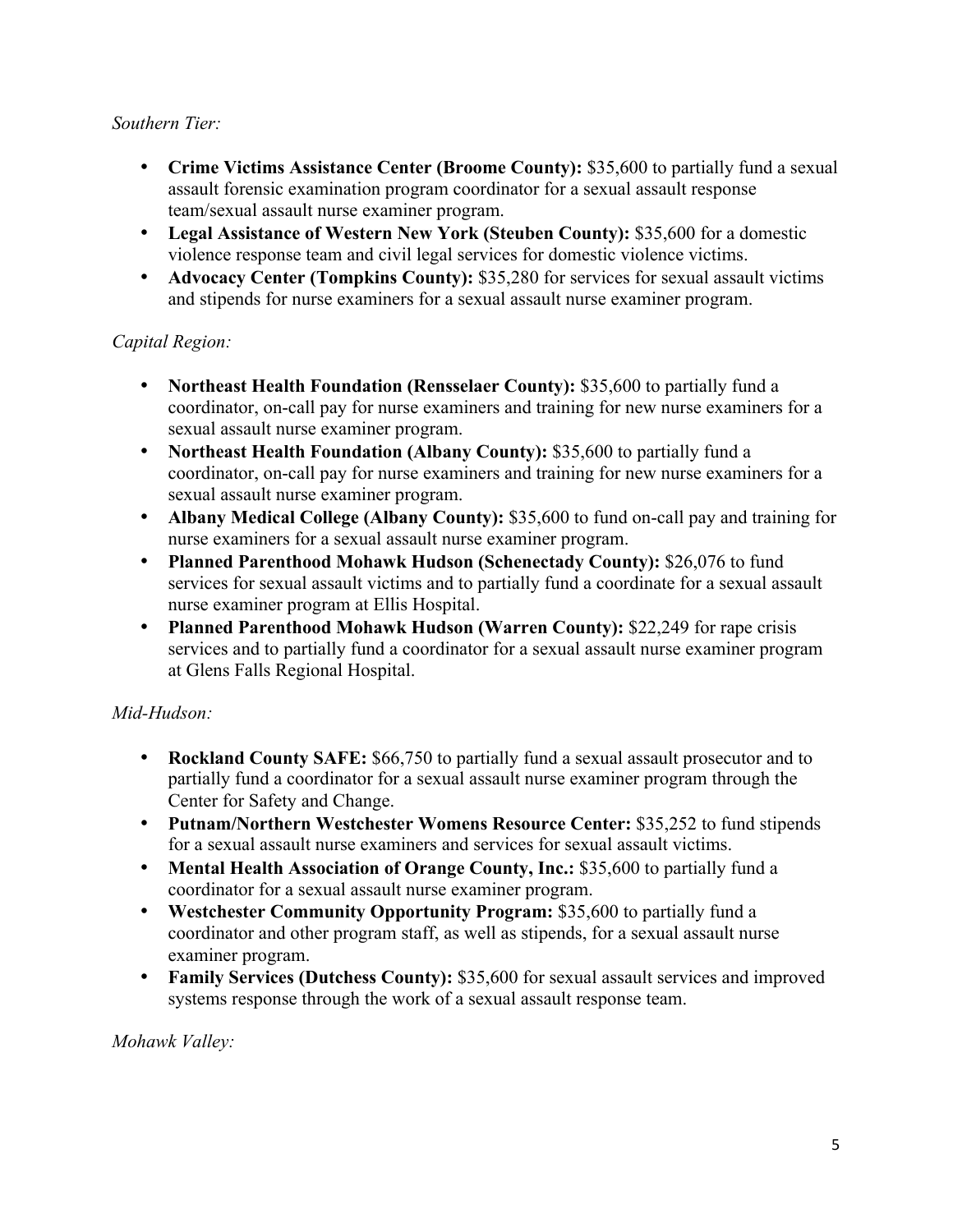• **Utica City Police Department (Oneida County):** \$46,300 to partially fund a domestic violence officer and a domestic violence victims' advocate through the YWCA of the Mohawk Valley.

### *North Country:*

• **St. Lawrence Valley Renewal House for Victims (St. Lawrence County):** \$35,600 for a sexual assault nurse examiner program and on-call pay for sexual assault nurse examiners.

#### **Prosecution (25 percent of funding)**

## *Statewide:*

• **New York Prosecutors Training Institute:** \$48,972 for statewide domestic violence/sexual assault training and technical assistance for prosecutors.

## *New York City:*

- **New York County District Attorney's Office:** \$80,100 to partially fund an assistant district attorney to handle domestic violence cases and another to handle sexual assault cases, as well as paralegal.
- **Queens County District Attorney's Office:** \$80,100 for two dedicated domestic violence assistant district attorneys; grant funds one position and partially funds the other.
- **Bronx County District Attorney's Office:** \$80,100 to partially fund two domestic violence assistant district attorneys.
- **Richmond County District Attorney's Office:** \$80,100 to fund an assistant district attorney for integrated domestic violence court and victim services in partnership with Safe Horizon.
- **Kings County District Attorney's Office:** \$67,660 to improve system response to domestic violence/sexual assault victims with disabilities through trainings for criminal justice professionals and community stakeholders; \$53,817 for a sexual assault program, including funding for a bilingual victim liaison and partial funding for an assistant district attorney, counselor and another victim liaison; \$52,001.81 for a collaboration with Barrier Free Living and South Bronx Legal Services to improve services and system response to domestic violence/sexual assault victims with disabilities.

#### *Western New York:*

- **Erie County District Attorney's Office:** \$66,750 to fund a domestic violence assistant district attorney.
- **Chautauqua County District Attorney's Office:** \$66,750 to partially fund a domestic violence assistant district attorney and a Spanish interpreter/cultural liaison.
- **Allegany County District Attorney's Office:** \$21,371 in funding for a victim/witness coordinator.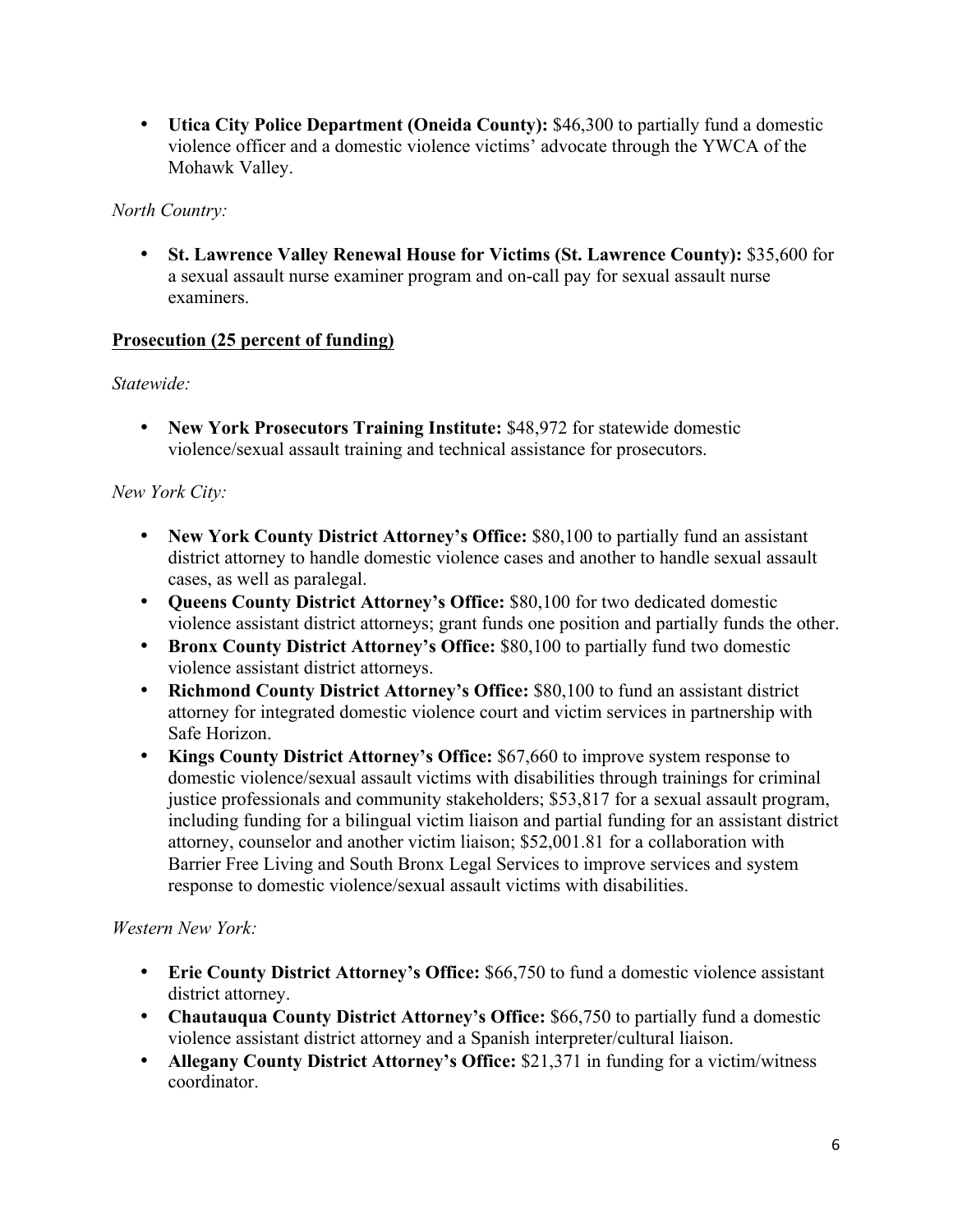## *Finger Lakes:*

- **Wyoming County District Attorney's Office:** \$32,624 to improve systems response through a domestic violence taskforce and improve evidence collection through the purchase and use of wearable cameras for law enforcement.
- **Livingston County District Attorney's Office:** \$35,600 for partial funding for an assistant district attorney, investigator and probation officer and to partner with Changes and Changes Inc. to provide domestic violence services and civil legal services.

### *Central New York:*

• **Cayuga County District Attorney's Office:** \$35,600 to partially fund a domestic violence/sexual assault assistant district attorney.

## *Capital Region:*

- **Schenectady County District Attorney's Office:** \$66,750 to maintain and strengthen a high-risk domestic violence team, partially fund a domestic violence assistant district attorney and partnership with the YWCA of Northeastern New York for victim services.
- **Rensselaer County District Attorney's Office:** \$66,750 to partially fund a domestic violence/sexual assault assistant district attorney and \$35,600 to find an integrated domestic violence court victim liaison.
- **Saratoga County District Attorney's Office:** \$35,600 to fund a domestic violence/sexual assault assistant district attorney.

#### *Southern Tier:*

• **Schuyler County District Attorney's Office:** \$35,600 to partially fund a domestic violence/sexual assault assistant district attorney.

#### *Mid-Hudson:*

- **Westchester County District Attorney's Office:** \$66,750 to partially fund two domestic violence assistant district attorneys and two victim/witness aides and \$66,750 to partially fund an assistant district attorney and investigator for elderly sexual assault victims.
- **Rockland County District Attorney's Office:** \$66,750 to partially fund a domestic violence assistant district attorney and partner with the Center for Safety and Change to provide victim services and the Victim Counseling Services for a batterer program.
- **Orange County District Attorney's Office:** \$35,600 to partially fund two domestic violence assistant district attorneys.

## *Mohawk Valley:*

• **Fulton County District Attorney's Office:** \$35,600 to partially fund a domestic violence/sexual assault assistant district attorney.